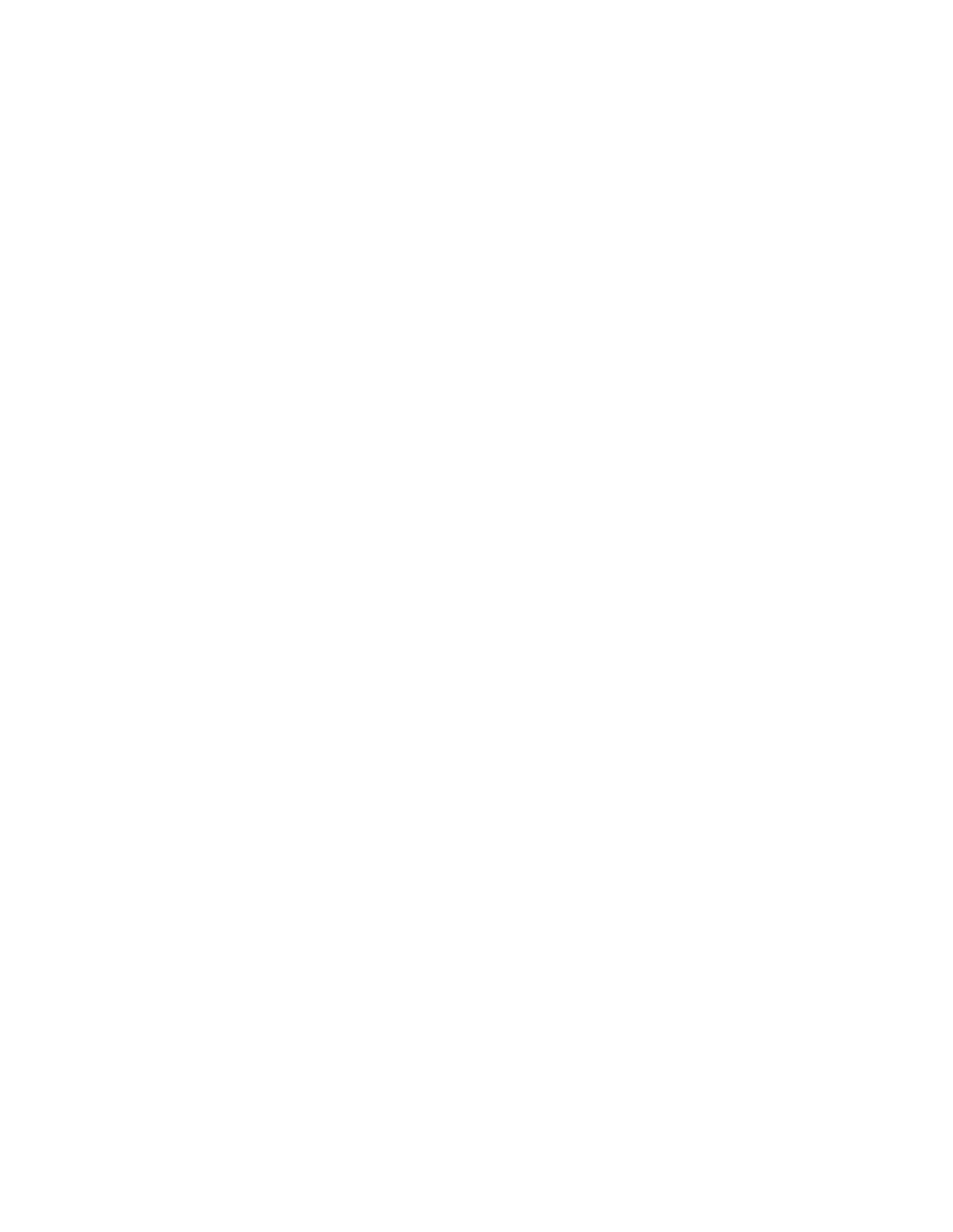#### $1\frac{1}{4}$ " X 3" up to 9" T&G - FLUSH JOINT variable thickness & width



3 <sup>4</sup>" X 3" up to 9" T&G - DIME JOINT variable thickness & width

TG-1

# TONGUE & GROOVE



3 <sup>4</sup>" X 3" up to 9" T&G - NICKEL JOINT variable thickness & width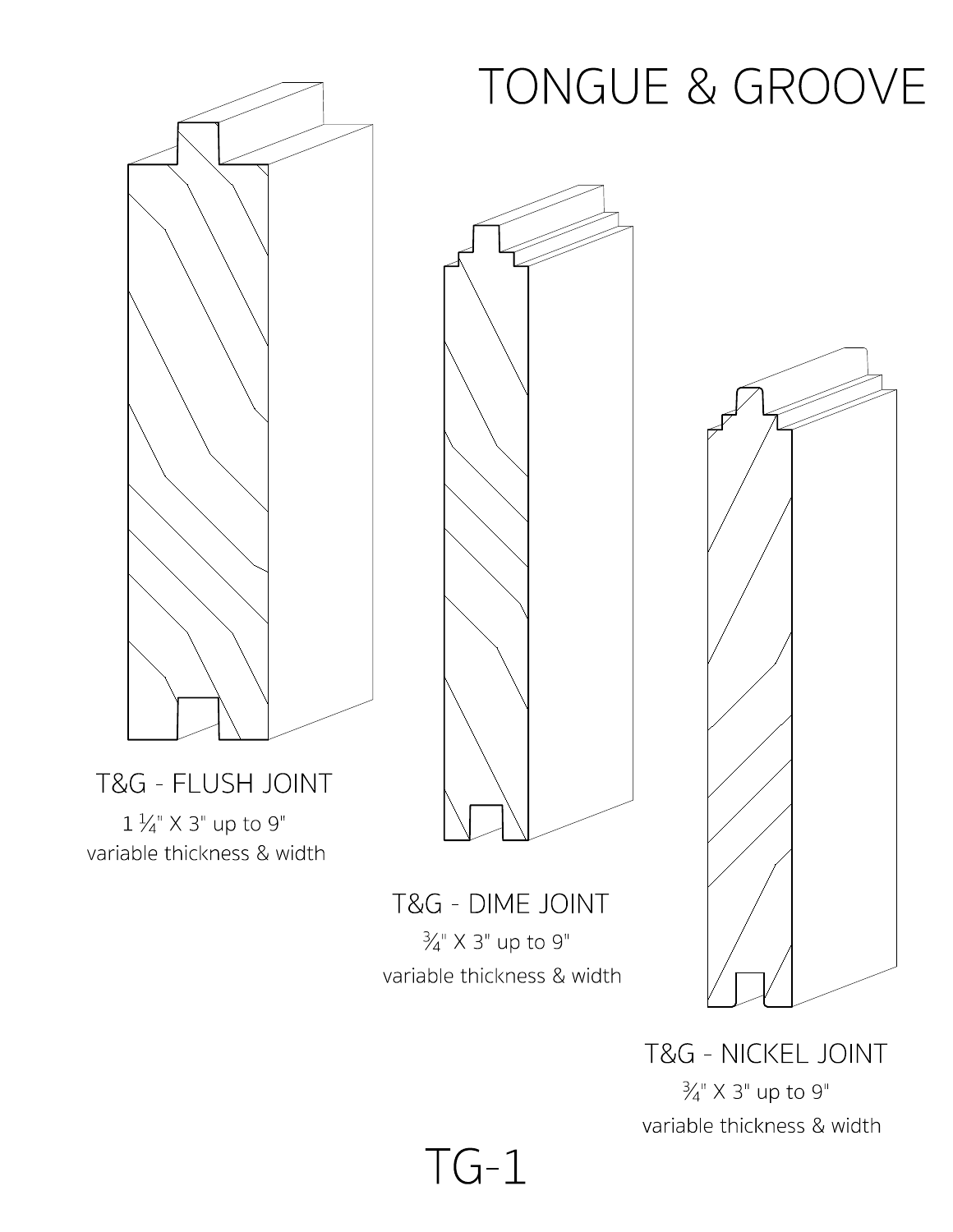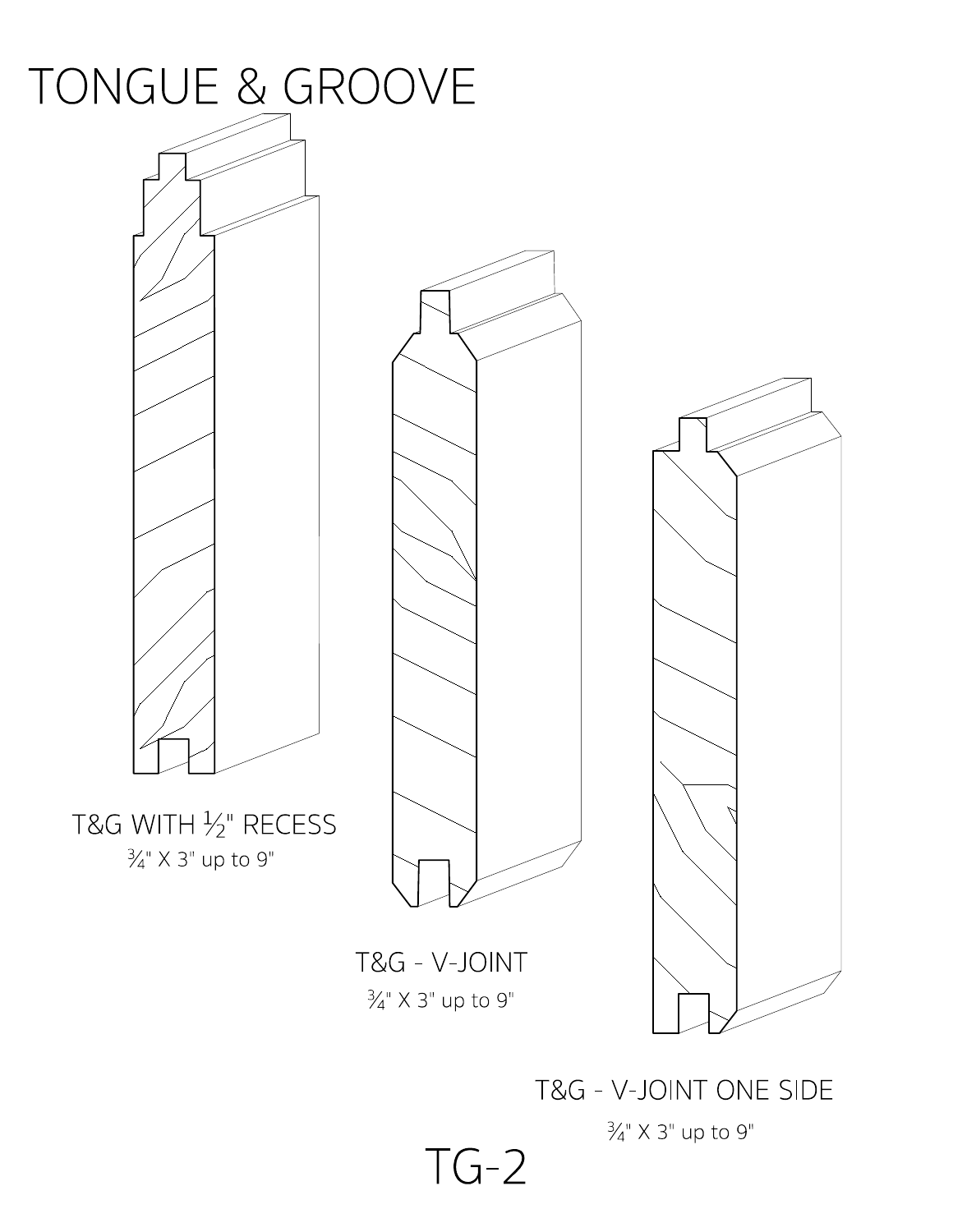

3 <sup>4</sup>" X 3" up to 9" T&G - BEAD 1

variable width between beads



3 <sup>4</sup>" X 4" up to 9" T&G - BEAD 2 variable width between beads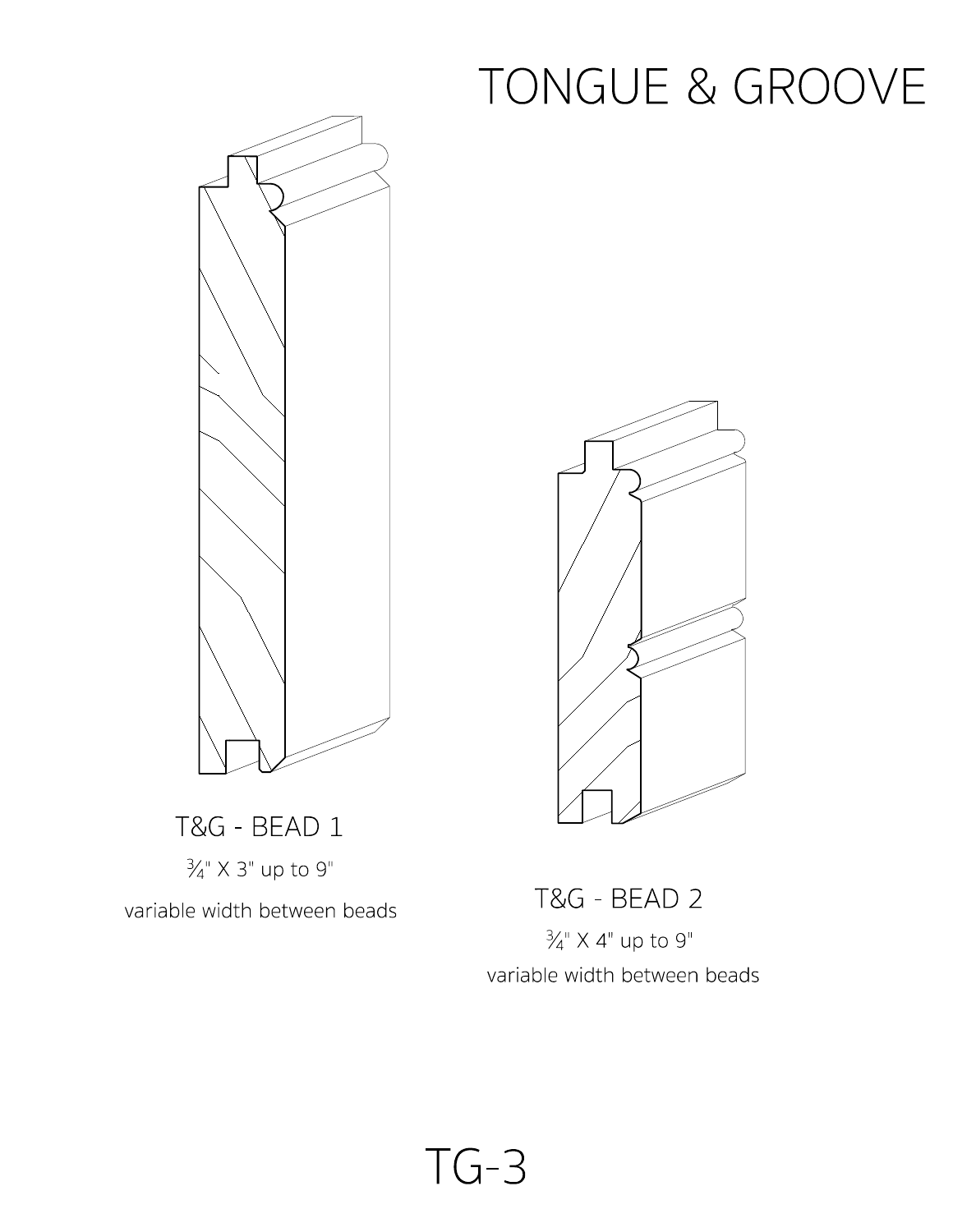

 $1"$  X 3  $\frac{1}{2}"$  up to 9"  $1\frac{3}{4}$ " REEDED T&G  $1$ 

 $1"$  X 3  $\frac{1}{2}"$  up to 9" 1 <sup>5</sup> <sup>32</sup>" REEDED T&G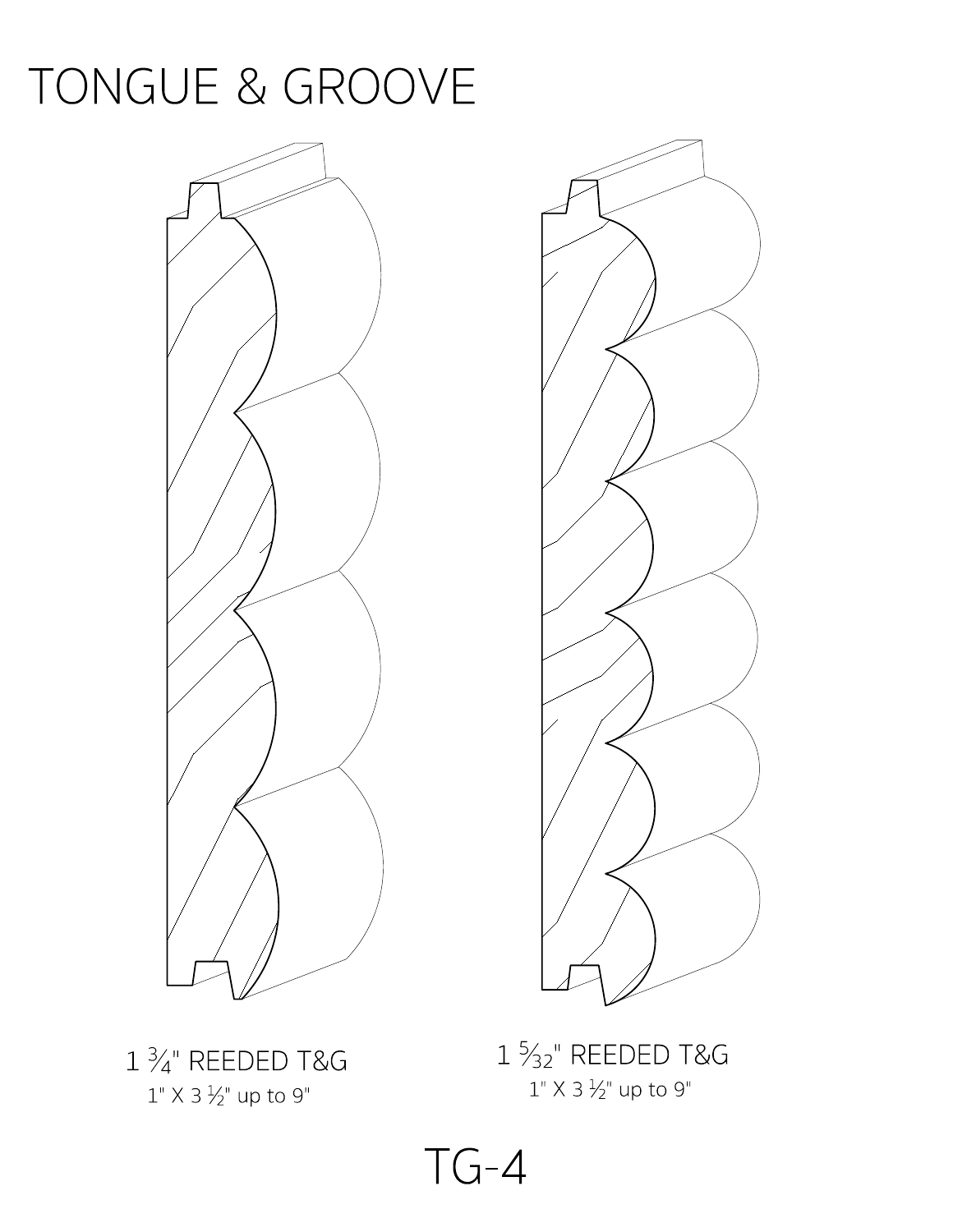



 $1\frac{15}{16}$ "  $\times$   $\frac{11}{16}$ " BEAD 3 T&G

 $\frac{7}{8}$ " X 5  $\frac{3}{16}$ " 2  $\frac{3}{8}$ " SCALLOPED T&G<br> $\frac{7}{8}$ " x 5  $\frac{3}{16}$ "